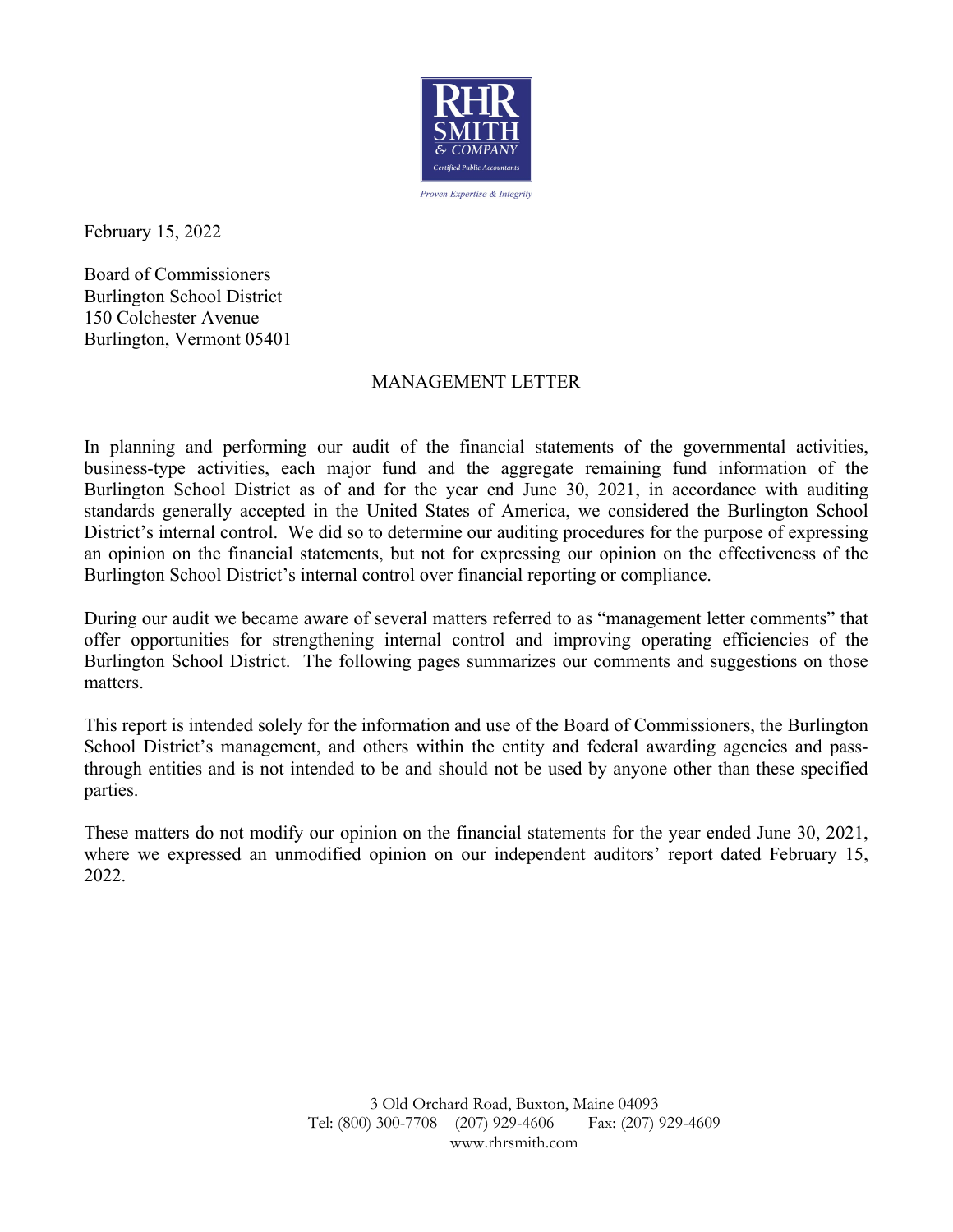# **Purchase Orders**

While performing the audit for the above-mentioned fiscal year, we noted some instances that the district did not utilize and process purchase orders in accordance with its own procedures. We recommend that the district utilize and process purchase orders in its financial accounting software to help ensure that all expenditure transactions are properly recorded in its financial accounting software in compliance with generally accepted accounting principles (GAAP), to help ensure accuracy and completeness of transactions in the correct reporting period and to help avoid material misstatements in the financial statements.

# **Deposits**

While performing the audit for the above-mentioned fiscal year, we noted that deposits are not deposited to the financial institution of the district within a consistent time frame. We recommend that management review and revise its procedures concerning how long deposits remain on site at the district to help reduce the risk of fraud and to help ensure accuracy and completeness of transactions in the correct reporting period. We also recommend that management consider any and all applicable federal/state statutes and regulations concerning this timeline to help ensure compliance with all applicable regulatory requirements.

## **Bank Reconciliations**

While performing the audit for the above-mentioned fiscal year, we noted that bank reconciliations were not completed in a timely manner. We recommend that all bank reconciliations be completed and reviewed within 30 days of the bank statement date to help ensure accuracy and completeness of transactions in the correct reporting period and to help avoid material misstatements in the financial statements.

### **Student Activity Accounts:**

While performing the audit for the above-mentioned fiscal year, we noted that funds under the control and/or administration of the District are not being recorded on the District's financial software and have not been subjected to the District's normal processes and procedures regarding oversight and internal control. We recommend that all funds under the control and/or administration of the District are recorded on the District's financial software to help reduce the risk of fraud, to help ensure accuracy and completeness of transactions and to help avoid material misstatements in the financial statements.